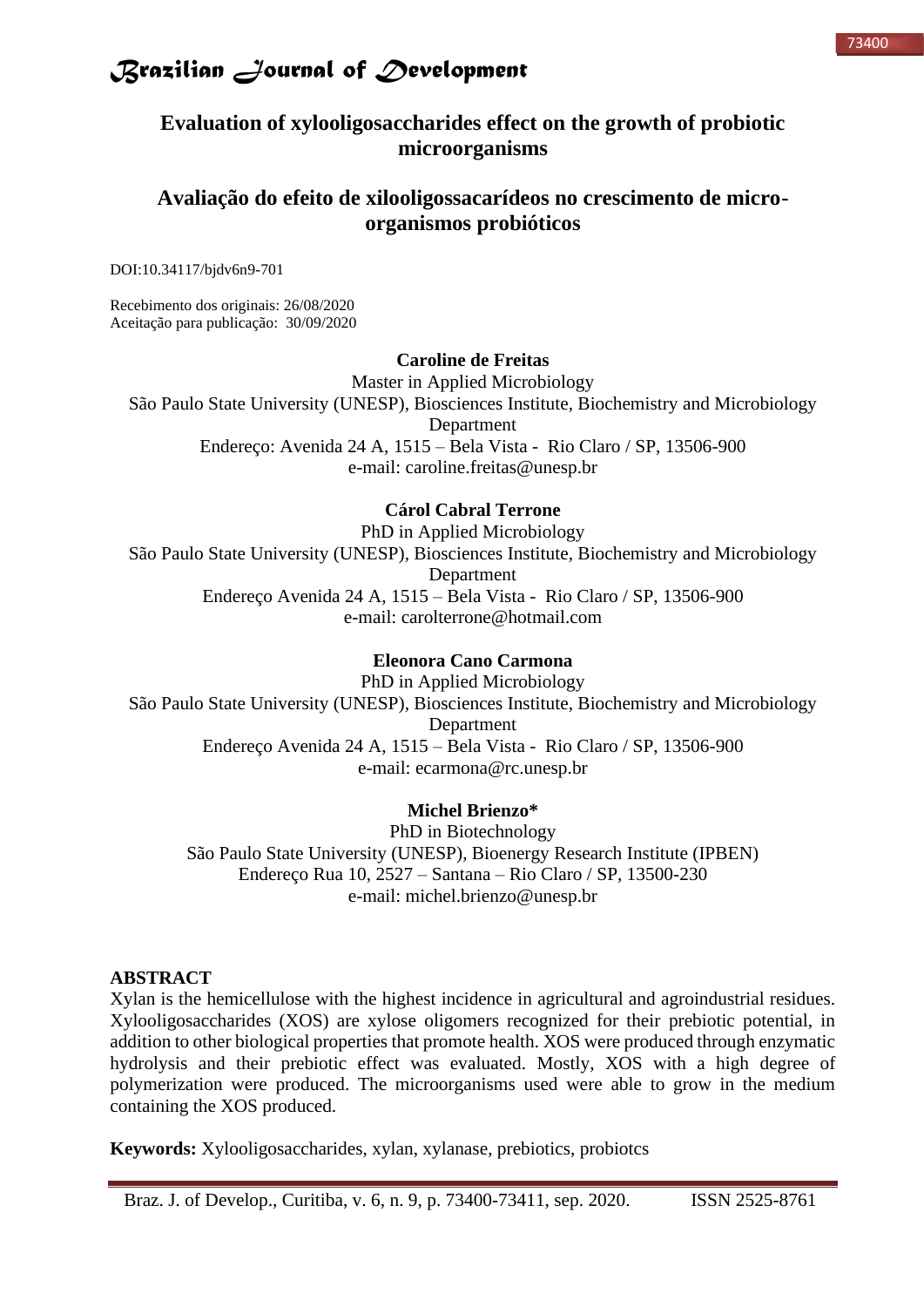#### **RESUMO**

A xilana é a hemicelulose com maior incidência em resíduos agrícolas e agroindustriais. Os xilooligossacarídeos (XOS) são oligômeros de xilose reconhecidos por seu potencial prebiótico, além de outras propriedades biológicas que promovem a saúde. XOS foram produzidos através de hidrólise enzimática e o seu efeito prebiótico foi avaliado. Majoritariamente, foram produzidos XOS com alto grau de polimerização. Os micro-organismos utilizados foram capazes de crescer no meio contendo os XOS produzidos.

**Palavras-chave**: Xilooligossacarídeos; xilana; xilanase; prebióticos; probióticos.

#### **1 INTRODUCTION**

Due to the growth of agricultural and agro-industrial activities, millions of tons of lignocellulosic residues, the largest source of biomass in the world, widely available and renewable, are generated worldwide per year (Barreto et al., 2015).

Among the agro-industrial residues, banana pseudostem is produced in large quantities through banana cultivation in Brazil, which is the third largest producer of this fruit in the world. For each ton of banana produced in the country, approximately 3 tons of pseudostem are generated, which are usually abandoned in the soil. Therefore, the exploitation of this residue to produce compounds with higher added value is beneficial to the environment, besides generating products of interest for human and animal consumption (Li et al, 2010).

Hemicelluloses present in agricultural residue, especially xylan, have great economic potential and have found increasing applications. Xylan is a polysaccharide whose structure is comprised by a chain of D-xylose residues linked through β-1,4 bonds (Zhang et al, 2016; Álvarez et al, 2017). The main enzymes responsible for hydrolysis of xylan chain are endo-1,4-ß-xylanases and ß-xylosidase. The endo-β-1,4-D-xylanases (EC 3.2.1.8) act on the main xylan chain and the products formed by their action are xylooligosaccharides (XOS) (Goswami; Rawat, 2015; Freitas et al., 2019).

XOS are oligomers consisting of xylose units linked through glycosidic β-1,4 bonds. Considered prebiotics, XOS are not degraded in the stomach, arriving intact in the intestine thanks to the absence of enzymes capable of performing the hydrolysis of β type bonds in the human body and promoting the proliferation of beneficial microorganisms (Carvalho et al, 2013).

Solubilization of hemicellulose from biomass is an essential step for the production of XOS, since the enzymatic hydrolysis of hemicellulose present in lignocellulosic biomass is limited by the organization with the other components such as cellulose and lignin (Brienzo et al, 2016). In addition, the banana pseudostem has many extractives, which must be removed because they can interfere with the solubilization process.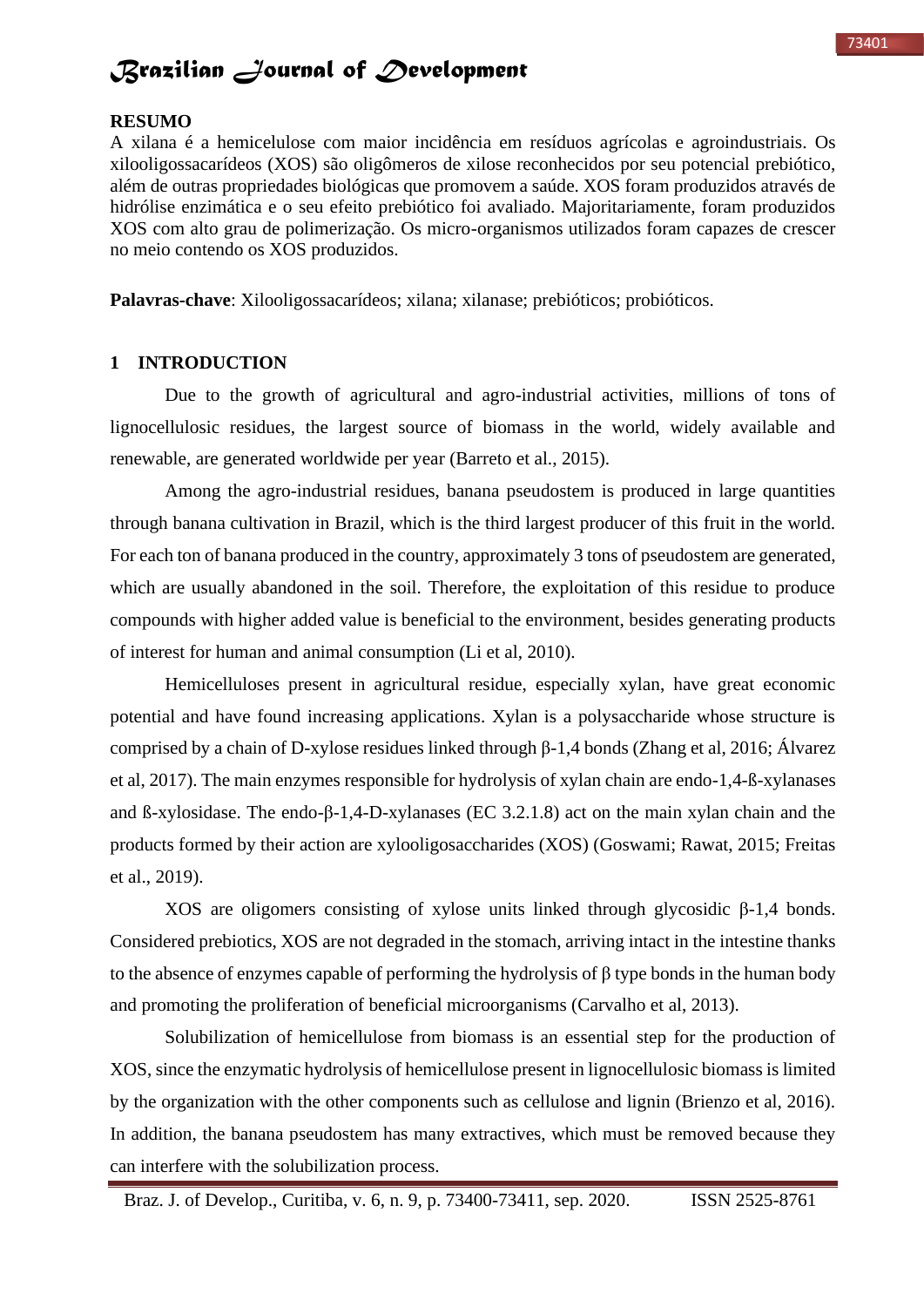The goal of this work was to produce xylooligosaccharides, from the enzymatic hydrolysis of hemicelluloses solubilized from banana pseudostem and evaluate the growth of probiotic bacteria and a pathogenic bacteria in medium containing XOS as carbon source.

#### **2 MATERIALS AND METHOD**

2.1. BIOMASS WASHING (PRETREAMENT) FOR EXTRACTIVES AND METAL REMOVAL

Samples were submitted to five pre-treatments, ethanol 96% and water in soxhlet system for 8 h, water at 50 °C for 1 h, NaOH 1% at 50 °C for 1 h, H<sub>2</sub>SO<sub>4</sub> 1% at 50 °C for 1 h and EDTA 0.2% at 90 ºC for 1 h.

#### 2.2. BIOMASS CHEMICAL CHARACTERIZATION

The sample dry mass was added with 3 mL of H2SO4 72 % (m/m), and the reaction was performed at 30 ºC for 1 hour in a thermostatized bath. The reaction was interrupted by addition of 84 mL distilled water. This mixture/suspension was autoclaved at 121ºC for 1 hour. The lignin was quantified by gravimetry and by reading the absorbance of the liquid fraction at 215 nm and 280 nm. The determination of cellulose and hemicellulose was performed through the quantification of glucose, xylose and arabinose content by high efficiency liquid chromatography (HPLC). The extractives were quantified by gravimetry.

### 2.3. HEMICELLULOSE SOLUBILLIZATION

A hydrogen peroxide solution  $(H_2O_2)$  6%  $(m/v)$  was added to the sample and the pH was adjusted to 11.6. The medium was agitated at 150rpm for 24 h at 25ºC. After this period the samples were filtered and the liquid fraction, rich in hemicellulose, had its pH adjusted to 6. This fraction was diluted with 96% ethanol, shaken and left at rest to decant the hemicellulose. This process was repeated with 70% ethanol until a clear fraction was obtained. The material was dried in an oven at 45ºC and triturated.

#### 2.4. ENZYMATIC HYDROLYSIS

The reaction occurred in 0.05 mol/L sodium phosphate buffer (pH 6) at 55  $\degree$ C with agitation of 120 rpm using 30 IU.  $g^{-1}$  of purified endoxylanase from *A. versicolor* for a period of 24 h.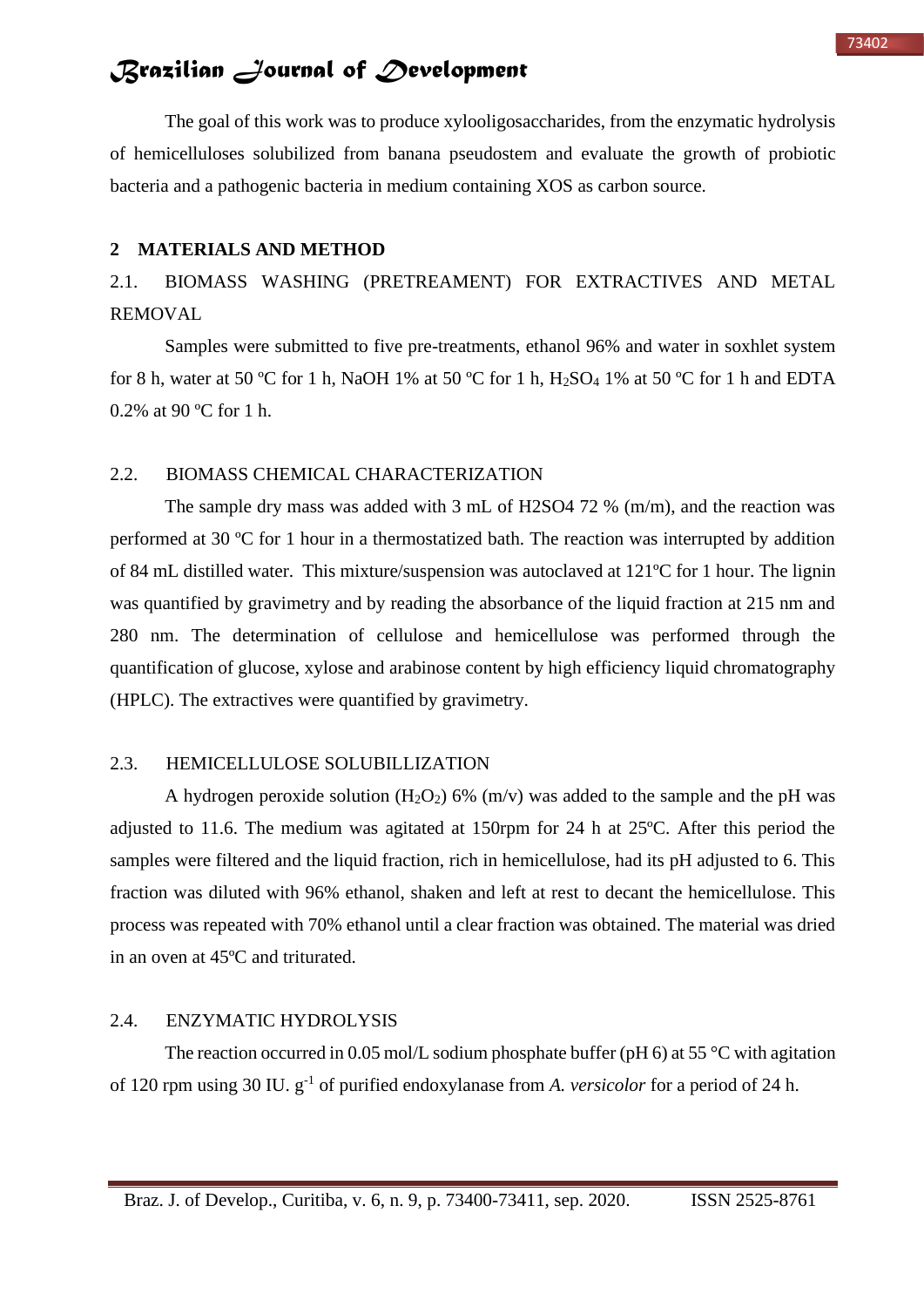#### 2.5. XYLOOLIGOSACCHARIDES QUANTIFICATION

Xylooligosaccharides concentration were determined by high efficiency liquid chromatography. Xylose (Sigma) and xylobiose  $(X2)$ , xylotriose  $(X3)$ , xylotetraose  $(X4)$  and xylopentaose (X5) / xylobiose (X6) solutions were used as standards.

### 2.6. "*In vitro"* FERMENTATION OF XOS

The microorganisms used were *Lactobacillus plantarum* (ATCC 8014), *Lactobacillus fermentum* (ATCC 9338) and *Escherichia coli* (ATCC 25922). For the growth of *Lactobacillus* the formulated MRS medium at 37ºC was used and for the growth of *Escherichia coli* the medium Eosin Methilene Blue (EMB) without the dye at 37ºC was used. The culture media were prepared replacing the carbon source by the xylooligosaccharides, produced in this work through enzymatic hydrolysis, and by xylose. As a control, it was used a medium with glucose as carbon source and the medium without carbon source. Samples were taken after 0, 12, 24 and 48 hours. The growth was quantified through the optical density at 660 nm.

#### **3 RESULTS AND DISCUSSION**

### 3.1. BANANA PSEUDOSTEM CHEMICAL CHARACTERIZATION

The banana pseudostem was oven dried at 45ºC before characterization because of its high moisture content. This biomass has a large amount of extractives, which are volatile, soluble and low molecular weight compounds, which are not part of the composition of the plant's cell wall and can be easily extracted from the material. Through washing, any compound soluble in aqueous medium can be extracted from biomass.

Banana pseudostem, obtained after the different pre-treatments for extractive removal, was characterized for the carbohydrate and lignin content, in order to verify if any pre-treatment promoted alteration in the chemical composition and which was more efficient in the extractive removal. Treatment with ethanol/water is a procedure that is part of the methodology applied, because the removal of extractives must be performed before the chemical characterization (ABNT, 2016). Therefore, in this case, the sample treated with ethanol/water was considered as a control for chemical characterization of the material in natura.

Biomass chemical composition after the pretreatments is shown in Table 1. The content of extractives obtained was high when compared with other lignocellulosic materials, being equivalent to approximately 1/3 of the chemical composition of the material.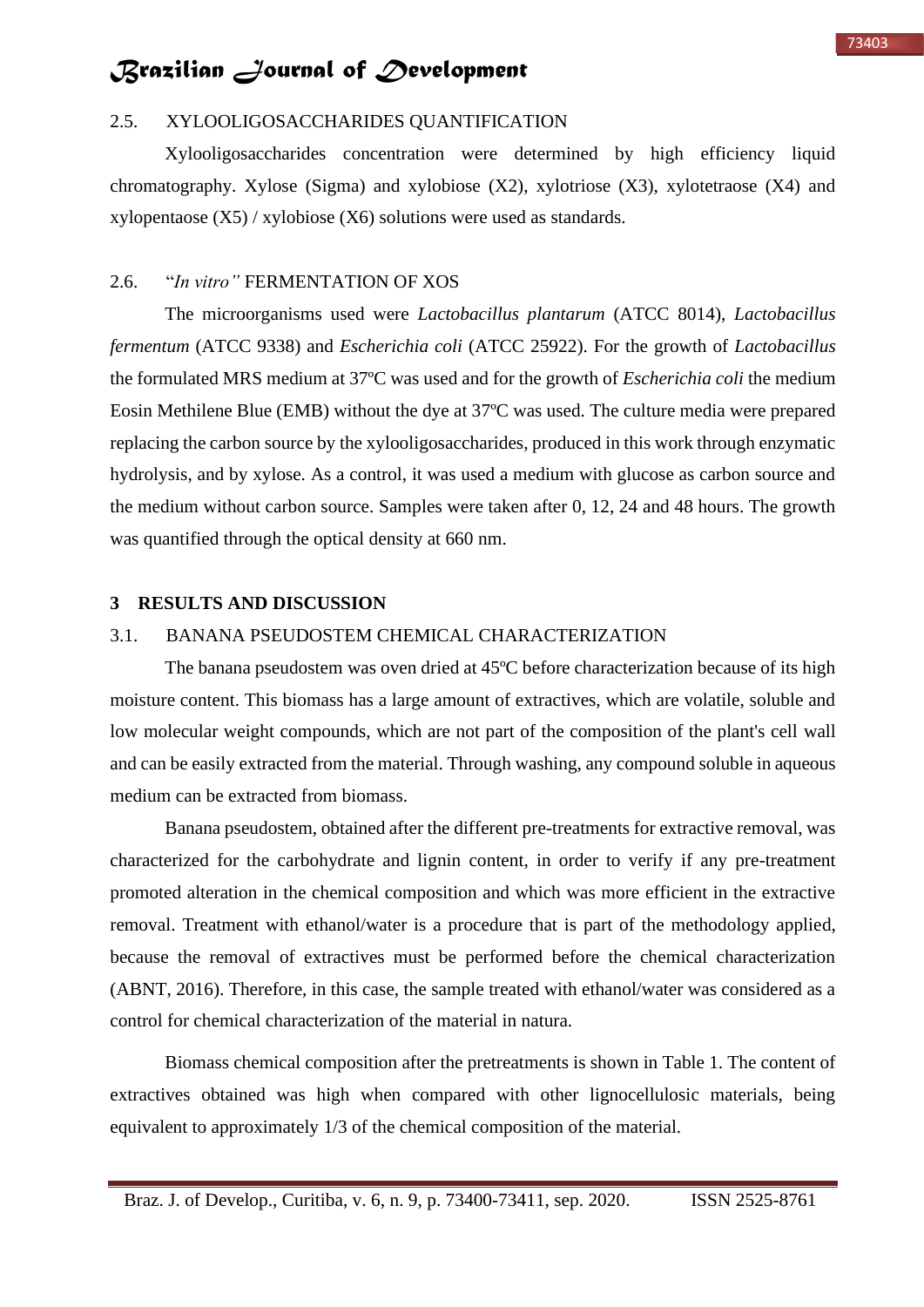| Pretreatment  | Lignin<br>$(\%)$                         | Glucan/cellulose Xylan<br>$(\%)$ | $(\%)$               | Arabinan<br>$(\% )$ | Extractives<br>$(\% )$ | Total<br>$(\% )$ |
|---------------|------------------------------------------|----------------------------------|----------------------|---------------------|------------------------|------------------|
| Ethanol/Water | 3.04a                                    | 37.60 a                          | 14.00a               | 5.82 a              | 30.27 a                | 90.73            |
|               | $\pm 0.3$                                | ± 1.15                           | ± 1.78               | $\pm$ 0.55          | $\pm 0.85$             | ± 4.93           |
| <b>NaOH</b>   | 2.71 <sub>b</sub>                        | 34.37 a                          | 12.74 a              | 5.28 a              | 35.25 b                | 90.35            |
|               | $\pm 0.07$                               | ± 1.94                           | ± 1.44               | $\pm 0.37$          | $\pm 0.55$             | ± 4.37           |
| <b>EDTA</b>   | 3.33 $a$ ,<br>$\mathbf{C}$<br>$\pm 0.07$ | 36.55a<br>$\pm$ 0.35             | 13.41a<br>$\pm 0.26$ | 5.90 a<br>± 1.91    | 29.00a<br>$\pm 0.8$    | 88.19<br>± 3.33  |
| <b>H2SO4</b>  | 3.31 a,<br>$\mathbf{C}$<br>$\pm 0.04$    | 33.19 b<br>± 2.31                | 11.25a<br>± 1.25     | 5.14a<br>$\pm 0.93$ | 29.80 a<br>± 1.23      | 82.69<br>± 5.76  |
| Water         | 3.12c                                    | 36.24a                           | 13.85 a              | 5.72 a              | 30.82 a                | 89.75            |
|               | $\pm 0.05$                               | $\pm 0.97$                       | ± 1.27               | ± 0.89              | $\pm 0.93$             | ± 4.11           |

Table 1. Extractive content and chemical characterization of banana pseudostem (dry mass base) after different pretreatments.

Different letters in each biomass component indicate significant differences (Tukey test,  $\rho \leq 0.05$ ) between pretreatments.

In study by Cordeiro et al (2004) and Rahman et al (2014), the extractive content obtained was lower, 14.1% and 22.8% respectively. However, these values indicate that the extractive content present in the biomass of the banana pseudostem is higher than in woods and similar to grasses, since the content found in the literature varies from 2% to 3% for woods and 21% to 26% for grasses, according to Morais, Nascimento & Melo (2005).

The lignin content determined was 3.04% for the raw material and between 2.71% and 3.33% for the other pre-treated materials (Table 1). This lignin content can be considered low if compared with values found in studies by Li et al (2010) and Preethi and Murthy (2013), who reported 10.8% and 17.9% lignin, 71.8% and 53.4% cellulose and 11.2% and 14.1% xylan, respectively. The low lignin content is a characteristic of the banana pseudostem, since its structure does not present much rigidity. The cellulose content obtained was also lower than that presented by the same authors. The amount of xylan and arabinan obtained was similar.

The pretreatments used to remove the extractives caused little modification in the biomass chemical composition. However, the samples treated with NaOH and  $H_2SO_4$  showed a slightly lower carbohydrate content than the rest of the samples, an average difference of 6.43% of the total carbohydrate when compared to the control. This is probably due to the fact that these reagents have a greater capacity to solubilize the sugars present in the lignocellulosic structure and may alter its structure and composition.

Hemicellulose content (xylan + arabinan) showed no significant difference between treatments. The highest concentration of extractives obtained was after treatment with NaOH,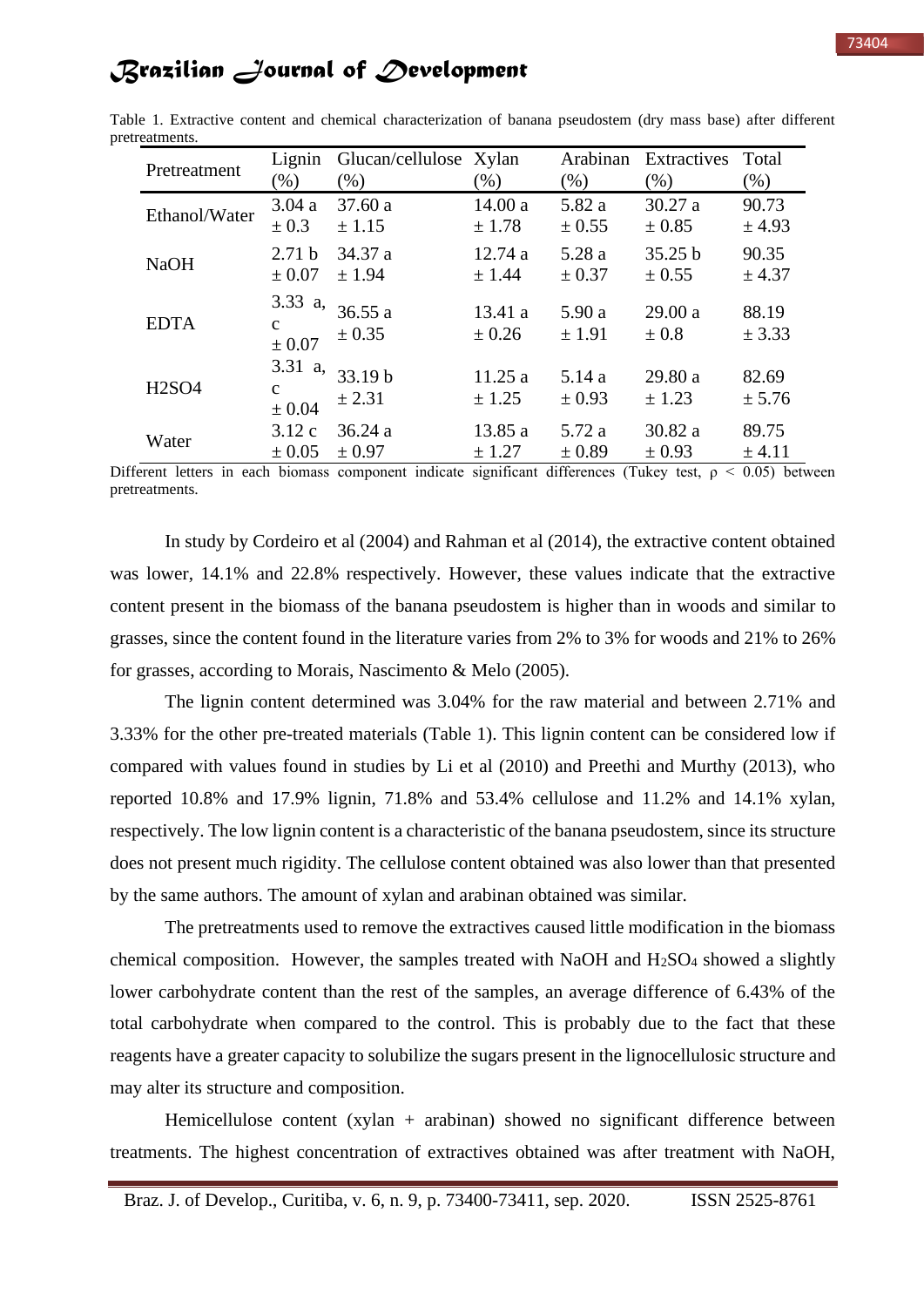value significantly different from the control. Therefore, it can be suggested that there was a greater removal of extractives after treatment with NaOH.

### 3.2. HEMICELLULOSE SOLUBILIZATION

Hemicellulose solubilization was performed after the pre-treatments/washings and the samples were weighted to determine the extracted amount (Table 2). The extraction without any pre-treatment was also evaluated. Considering the biomass hemicellulosic portion represented by xylose and arabinose, the amount of hemicellulose extracted was evaluated, and how much of it was recovered, taking into consideration the total hemicellulosic content of banana pseudostem

Figure 1. Precipitation of hemicellulose through the addition of ethanol (A), and washing with ethanol for about 4 times (B).



There was a significant difference between the control ethanol/water and no washing, indicating that the pretreatments to remove extractives were useful for further solubilization of hemicellulose in greater quantity, since they were present in less quantity, not consuming the reagents and increasing the solubilization yield.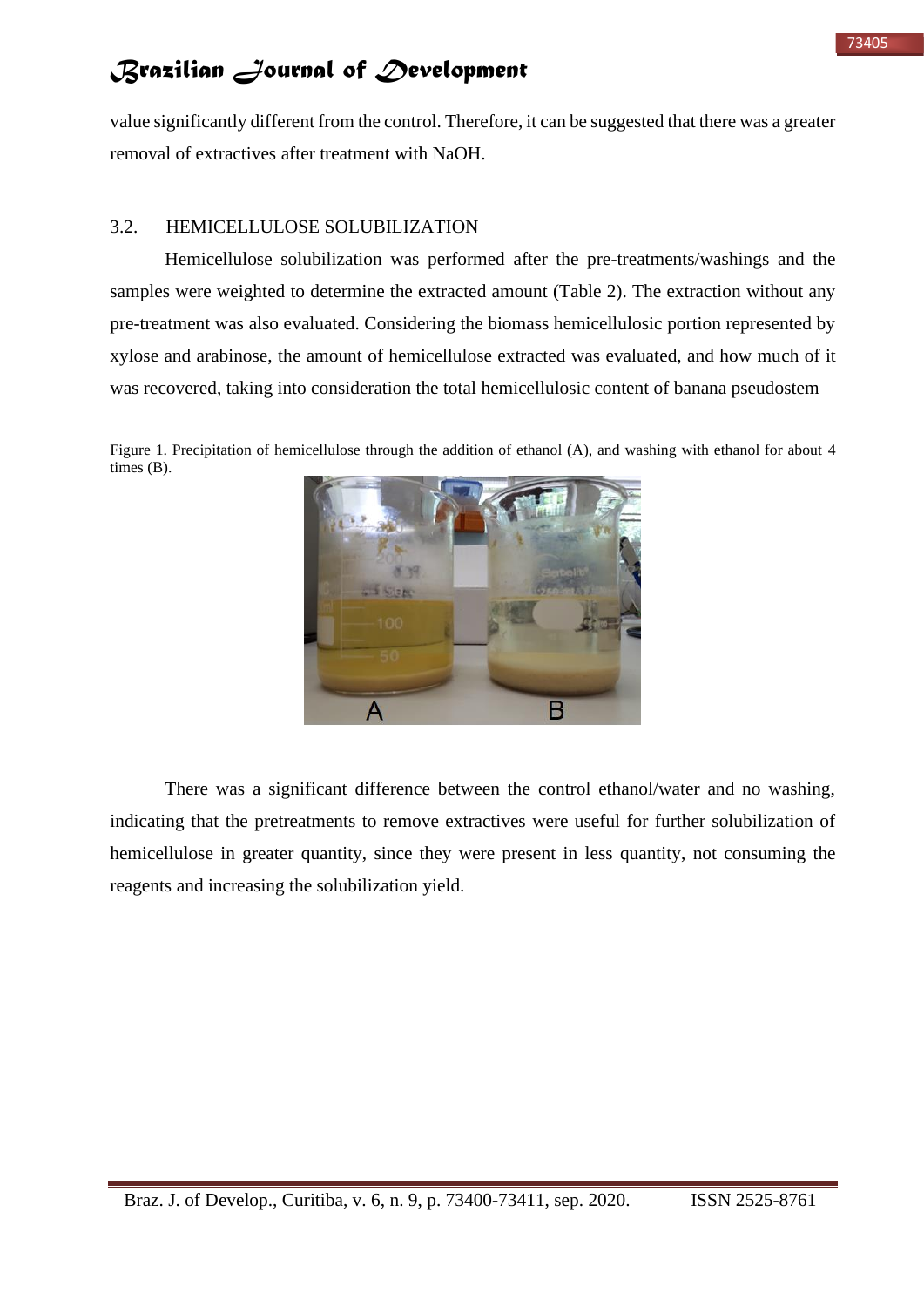| Table 2. Banana pseudostem nemicellulose solubilization after different pretreatments. |                                                      |                                                                                  |  |  |  |
|----------------------------------------------------------------------------------------|------------------------------------------------------|----------------------------------------------------------------------------------|--|--|--|
| Pretreatment                                                                           | Hemicellulose (%, based<br>on total pseudostem mass) | Hemicellulose<br>$\left(\%\right,$<br>based on pseudostem<br>hemicellulose mass) |  |  |  |
| Ethanol/Water                                                                          | $10,23 \pm 1,6$                                      | $51,61 \pm 2,36$ a                                                               |  |  |  |
| <b>NaOH</b>                                                                            | $10,14 \pm 0,89$                                     | $56,17 \pm 4,91$ a                                                               |  |  |  |
| <b>EDTA</b>                                                                            | $7,53 \pm 0,23$                                      | $38,99 \pm 5,34$ b, d                                                            |  |  |  |
| H <sub>2</sub> SO <sub>4</sub>                                                         | $3,30 \pm 1,27$                                      | $20,45 \pm 3,22$ c                                                               |  |  |  |
| Water                                                                                  | $9.17 \pm 0.58$                                      | $46,85 \pm 2,47$ a, b, d                                                         |  |  |  |
| No washing                                                                             | $8,20 \pm 0,76$                                      | $41,37 \pm 3,72$ b, d                                                            |  |  |  |

Table 2. Banana pseudostem hemicellulose solubilization after different pretreatments.

Different letters in each biomass component indicate significant differences (Tukey test,  $\rho \leq 0.05$ ) between pretreatments.

After the diluted acid pretreatment, the hemicellulose solubilization was low, probably due to the reagent's ability to solubilize the hemicellulose by breaking its glycosidic bonds. There was greater hemicellulose solubilization after alkaline and ethanol pretreatments, reaching 51.61% and 56.17% of total hemicellulose recovery, respectively. These pretreatments were applied mildly, probably not affecting the hemicellulose, as in the diluted acid pretreatment.

#### 3.3. ENZYMATIC HYDROLYSIS FOR XOS PRODUCTION

After hemicellulose solubilization, the banana pseudostem xylan from pretreatment with NaOH was used as a substrate for the production of xylooligosaccharides by enzymatic hydrolysis (Table 3).

| XOS detected   | Concentration $(g.L^{-1})$ | Conversion $(\%)$ |
|----------------|----------------------------|-------------------|
| X2             | $2,37 \pm 0,20$            | $3,70 \pm 0,27$   |
| X <sub>3</sub> | $0.56 \pm 0.21$            | $0.88 \pm 0.13$   |
| X4             | $3,55 \pm 1,15$            | $5,55 \pm 0.52$   |
| X5/X6          | $14,03 \pm 2,18$           | $21,92 \pm 3,30$  |
| Total          | $20,51 \pm 3,74$           | $32,05 \pm 4,21$  |

Table 3. Xylan from banana pseudostem enzymatic hydrolysis after pre-treatment with NaOH for XOS production.

X2: xylobiose; X3: xylotriose; X4: xylotetraose; X5/X6: xylopentaose/xylohexaose.

There was a greater production of XOS with a higher degree of polymerization, xylotetraose and xylopentose/xilohexose, and there was no production of xylose, which was expected because a purified endoxylanase was used. The total XOS obtained was  $20.51$  g.L<sup>-1</sup> and a conversion of approximately 32%.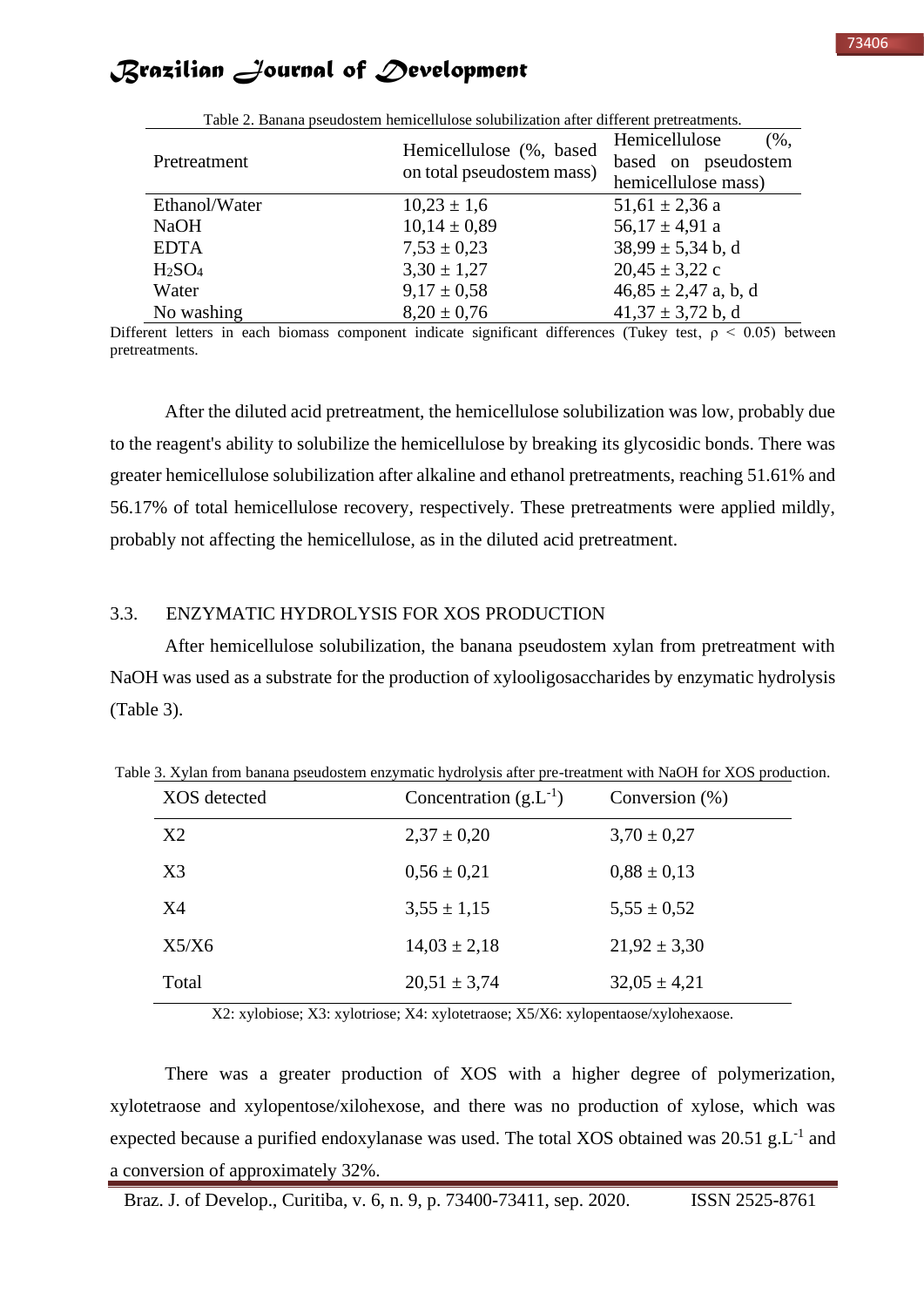Probiotic bacteria are able to break XOS from smaller chains more easily than those with large chains. This mixture of XOS, in which the largest amount is represented by X5/X6, was used as a carbon source in the fermentation experiments, to evaluate its prebiotic potential.

#### 3.4. XOS AS CARBON SORCE FOR BACTERIA GROWTH

The ability of two probiotic bacteria, *L. fermentum* and *L. plantarum*, and one pathogenic bacteria, *E. coli*, to use XOS, especially those with a higher degree of polymerization, as a carbon source for their growth was evaluated.

After 12 hours, the growth of both *Lactobacillus* were similar in all carbon sources. However, after 24 hours, there were differences in growth, depending on the carbon source. The growth of *L. fermentum* in the medium containing XOS as carbon source was higher than in the medium with glucose as carbon source up to 48 h (Figure 2). The growth of *L. plantarum* was slightly better with the medium containing glucose throughout the experiment (Figure 3).



Figure 2. Growth of L. fermentum in media containing glucose, xylose and XOS as carbon source.

In the medium without carbon source, the growth was not significant and both probiotic bacteria presented a similar growth with glucose and XOS as carbon source after 72 h. Figueiredo, Ranke and Oliva-Neto (2020) using commercial XOS as a carbon source for the growth of *L. brevis* obtained similar results. However, a different result was obtained for the growth of *L. acidophilus*, since the microorganism was not able to grow as well as *L. brevis*. In a study by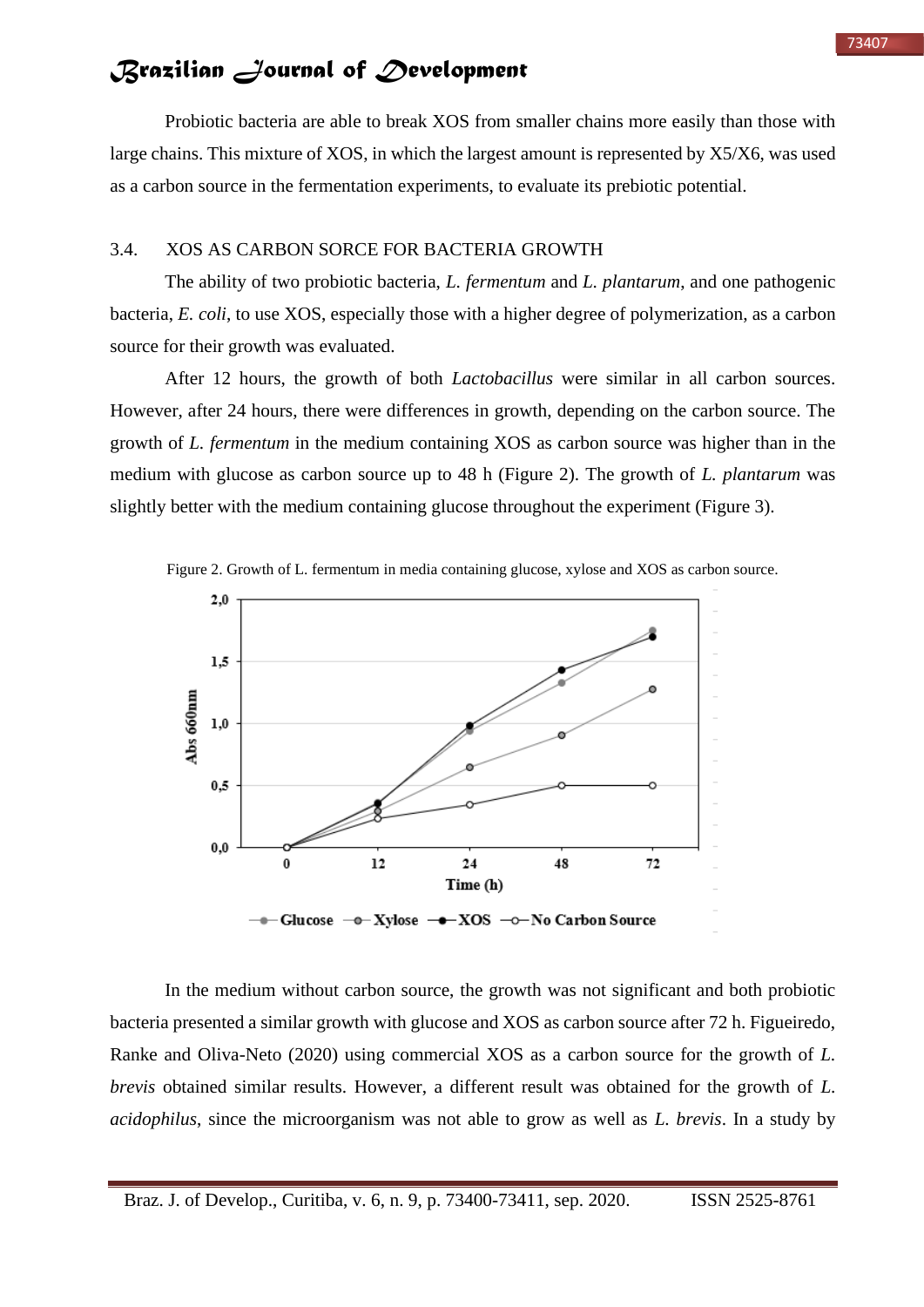Chapla, Pandit and Shah (2012), *L. acidophilus* and *L. fermentum* were able to grow using XOS of corn cob as a carbon source, but growth in medium containing glucose was more efficient.



Figure 3. Growth of L. plantarum in media containing glucose, xylose and XOS as carbon source.

Growth using xylose as a carbon source was not as great as with glucose or XOS, but both *Lactobacillus* were able to consume this sugar. *L. brevis* showed moderate growth when assimilating xylose and exhibited a high growth capacity in commercial XOS. Growth was evaluated using different XOS concentrations (10 g.L<sup>-1</sup>, 15 g.L<sup>-1</sup> and 20 g.L<sup>-1</sup>) and the highest growth was 20  $g.L^{-1}$ , the same concentration used in this study (Hong et al, 2019).

It was demonstrated that xylooligosaccharides have prebiotic properties and can improve the growth of health promoting bacteria while suppressing the growth of pathogenic microorganisms (Contesini et al., 2019). In this study, the growth of *E.coli* (Figure 4) was evaluated since coliforms are a group of bacteria commonly used as an indicator of water contamination and indicate the presence of pathogens in the intestinal tract.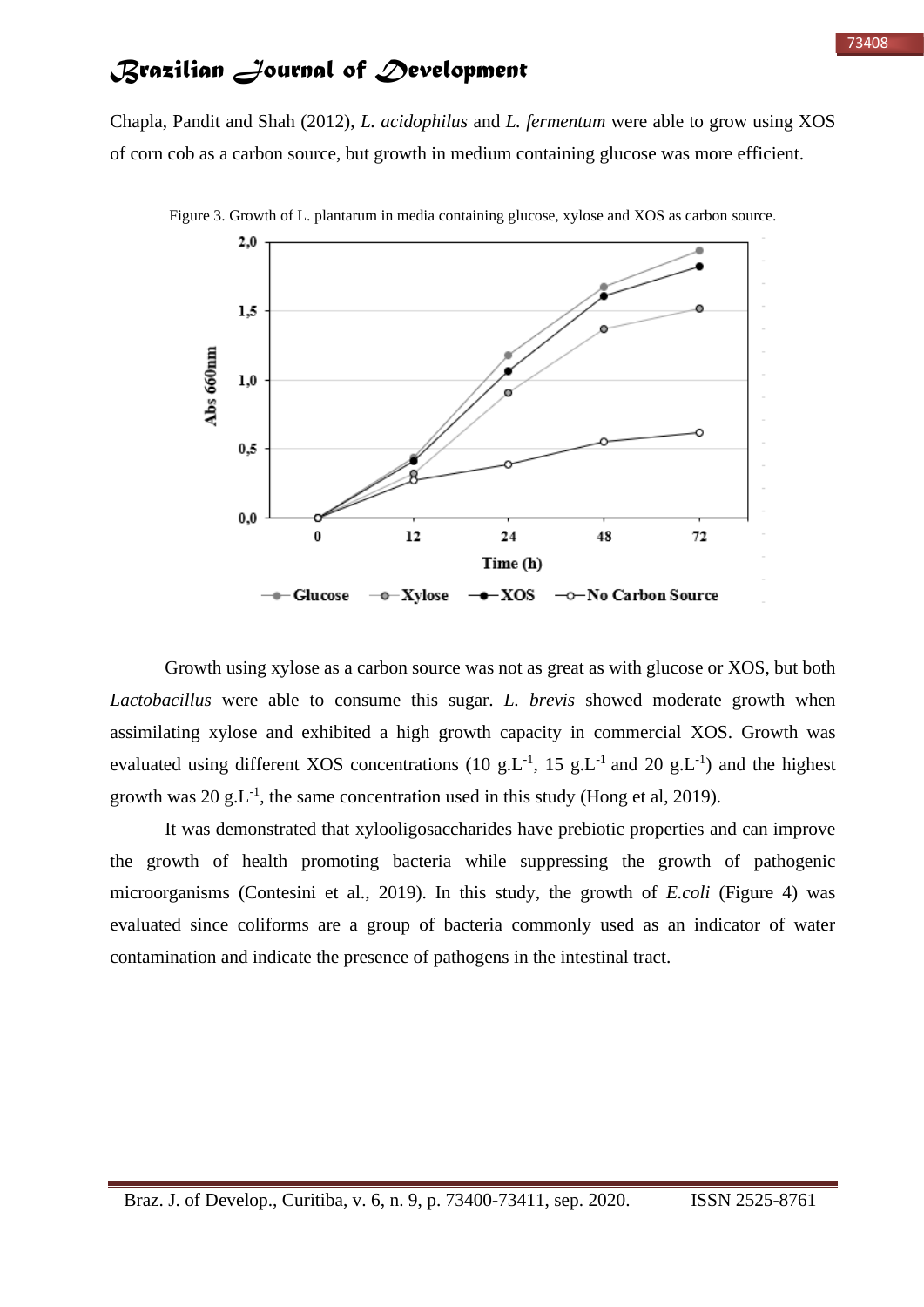

Figure 4. Growth of E. coli in media containing lactose/saccharose, xylose and XOS as carbon source.

*E.coli* showed similar growth to *Lactobacillus*, it was able to consume XOS but growth using lactose/sucrose was slightly better. Xylose was also consumed, but not efficiently, as growth with this carbon source was lower. Furthermore, growth in the medium without carbon source was not significant.

According to Lin et al (2016), a lower number of coliforms and an increase of *Lactobacillus* spp. and *Bifidobacterium* spp. in the faecal sample was observed after a diet containing XOS. In this study, *E.coli* was able to use XOS for its growth as well as *Lactobacillus*, but further analysis is needed to determine whether, in an environment where both bacteria will be competing, as in the intestinal tract, this situation would occur in the same way.

#### **4 CONCLUSION**

The hemicellulose solubilization was higher after the alkaline pretreatment/wash with NaOH, because the analysis of these samples showed higher yield.

Through the enzymatic hydrolysis, XOS were produced with a higher degree of polymerization, mainly xylotetraose and xylopentose/xylohexose.

Both probiotic strains used, *L. plantarum* and *L. fermentum*, demonstrated the ability to use long chain XOS for their growth, showing the production of prebiotic compounds (XOS) via enzymatic hydrolysis from banana pseudostem hemicellulose.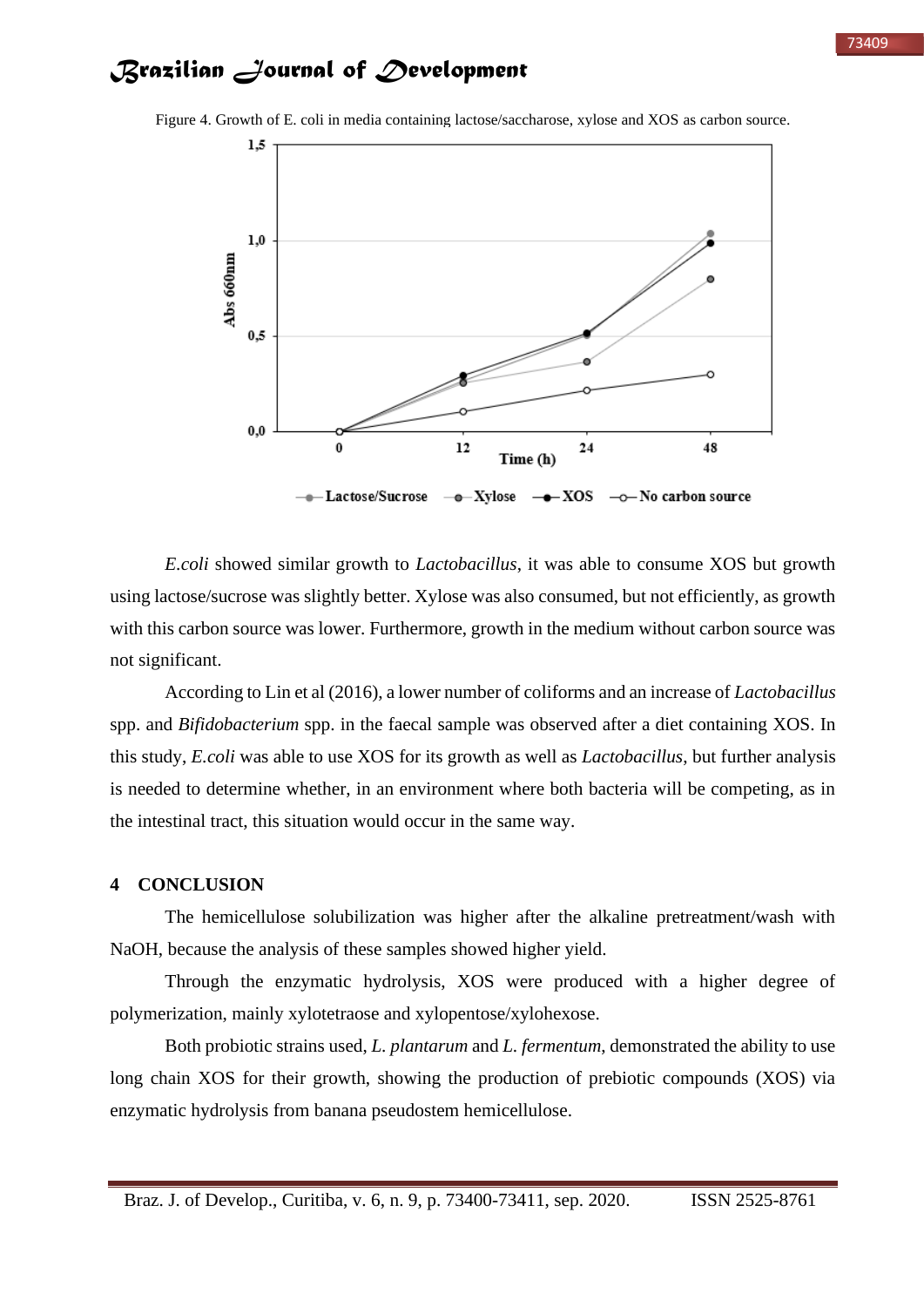### **ACKNOWLEDGMENTS**

São Paulo Research Foundation – FAPESP (process 2017/11345-0 and 2017/22401-8). Coordination of Superior Level Staff Improvement - CAPES.

#### **REFERENCES**

Álvarez, C. et al. Optimized use of hemicellulose within a biorefinery for processing high valueadded xylooligosaccharides. *Industrial Crops and Products*, v. 99, p.41-48, 2017.

Associação Brasileira de Normas Técnicas (ABNT). NBR 16550: Norma Brasileira de Caracterização Química de Bagaço-de-cana-de-açúcar. São Paulo, p.24. 2016.

Barreto, A. R. et al. Obtenção de xilooligossacarídeos por resíduos lignocelulósicos: alternativa para produção de compostos funcionais para alimentos. **Revista Eletrônica em Gestão, Educação e Tecnologia Ambiental,** v. 19, p.821-836, 2015.

Brienzo, M. et al. Sugarcane bagasse hemicellulose properties, extraction technologies and xylooligosaccharides production. In: RILEY, G. L. *Food Waste.* Nova Science Publishers, 2016. Cap. 8. p. 155-188.

Carvalho, A. F. A. et al. Xylo-oligosaccharides from lignocellulosic materials: Chemical structure, health benefits and production by chemical and enzymatic hydrolysis. *Food Research International*, v. 51, n. 1, p.75-85, 2013.

Chapla, D., Pandit, P., & Shah, A. Production of xylooligosaccharides from corncob xylan by fungal xylanase and their utilization by probiotics. Bioresource Technology, 115, p. 215–221, 2012.

Contesini, F. J. et al. Carbohydrate Active Enzymes Applied in the Production of Functional Oligosaccharides. Encyclopedia of Food Chemistry, p.30–34, 2019

Cordeiro, N et al. Chemical composition and pulping of banana pseudo-stems. *Industrial Crops and Products*, v. 19, n. 2, p.147-154, 2004.

Figueiredo, F. C. D. et al. Evaluation of xylooligosaccharides and fructooligosaccharides on digestive enzymes hydrolysis and as a nutrient for different probiotics and Salmonella typhimurium. Lwt, 118, 2020.

Freitas C; Carmona E. C.; Brienzo, M. Xylooligosaccharides production process from lignocellulosic biomass and bioactive effects**. Bioactive Carbohydrates and Dietary Fibre,** 18, e100184, 2019.

Goswami, G K; Rawat, S. Microbial Xylanase and their applications - A review. *Internacional Journal of Current Research and Academic Revew,* v. 3, n. 6, p.436-450, 2015.

Hong, C. et al. Xylooligosaccharides as prebiotics from biomass autohydrolyzate. Lwt, 111, p. 703–710, 2019.

Li, K. et al. Analysis of the chemical composition and morphologycal structure of banana pseudostem. **Bioresources,** v. 5, p.576-585, 2010.

Lin, S. et al Prebiotic Effects of Xylooligosaccharides on the Improvement of Microbiota Balance in Human Subjects. Gastroenterology Research and Practice. p. 1–6, 2016.